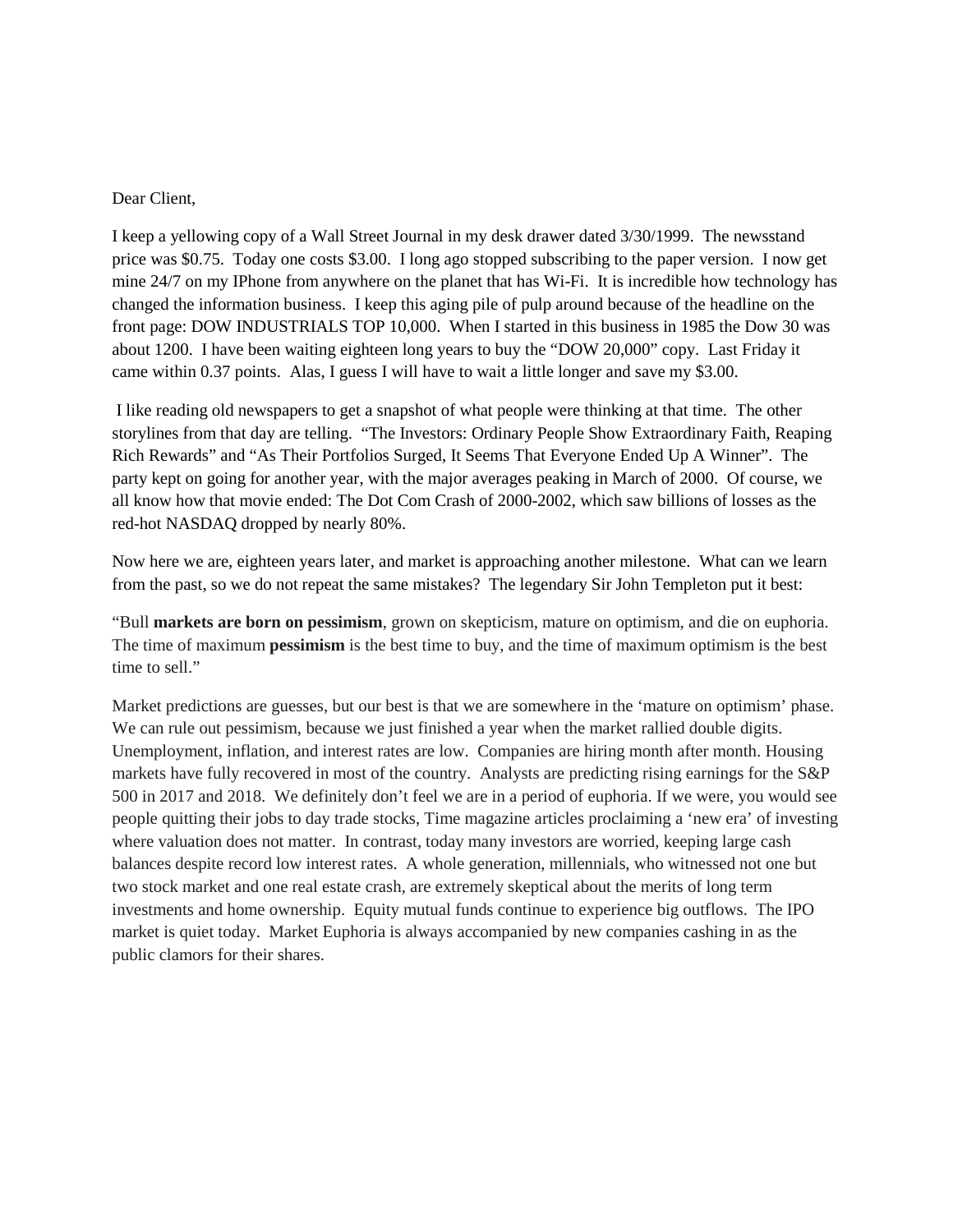Many people ask us if the post-election rally in the stock market is sustainable. After all, the new regime has not even taken office and yet the market is flirting with all-time highs. Markets are forward looking animals. They don't care about what is happening right now. They care what may happen 6-12 months from now. Two forces driving the rally are expectations of 1. Tax Reform and 2. Deregulation. Tax reform means that corporate and individual tax rates will decrease. A decrease in corporate taxes directly increases the denominator in the P/E (Price to Earnings) ratio, making the market cheaper. Also, investors are looking forward to trillions of dollars parked overseas in the coffers of multinational corporations being repatriated and reinvested in the form of dividends, stock buy backs or capital expenditures. Deregulation is often viewed favorably by businesses as well, though there is a healthy debate about the long term implications.

In summary, we are constructive on the market going forward for the foreseeable future, whatever that is. We feel stocks are not unreasonably priced given the overall economic outlook. We are always wary of an exogenous shock, which is completely unpredictable and impossible to handicap. Some examples would be a currency crisis, an assassination, a military accident or a war.

Of note: Our dear colleague Tonya Rasmussen and her husband Ryan are excitedly awaiting the arrival of their baby girl! Tonya will be taking a maternity leave beginning sometime in late March and lasting about twelve weeks. Please make every effort to direct your tax filing questions to us a little early this year. We would like you to start calling and emailing Hayley Hartman, our administrative assistant for the transition of Tonya for her maternity leave. Hayley will be filling in for Tonya on the administrative side while she is out and as always, please feel free to reach out to Joe Brady and myself for any other requests or questions you would have had for Tonya. During Tonya's leave, her direct line will be answered and she will have an automatic message directing you to contact one of us as well. If you should have any questions or concerns, please call any one of us to discuss.